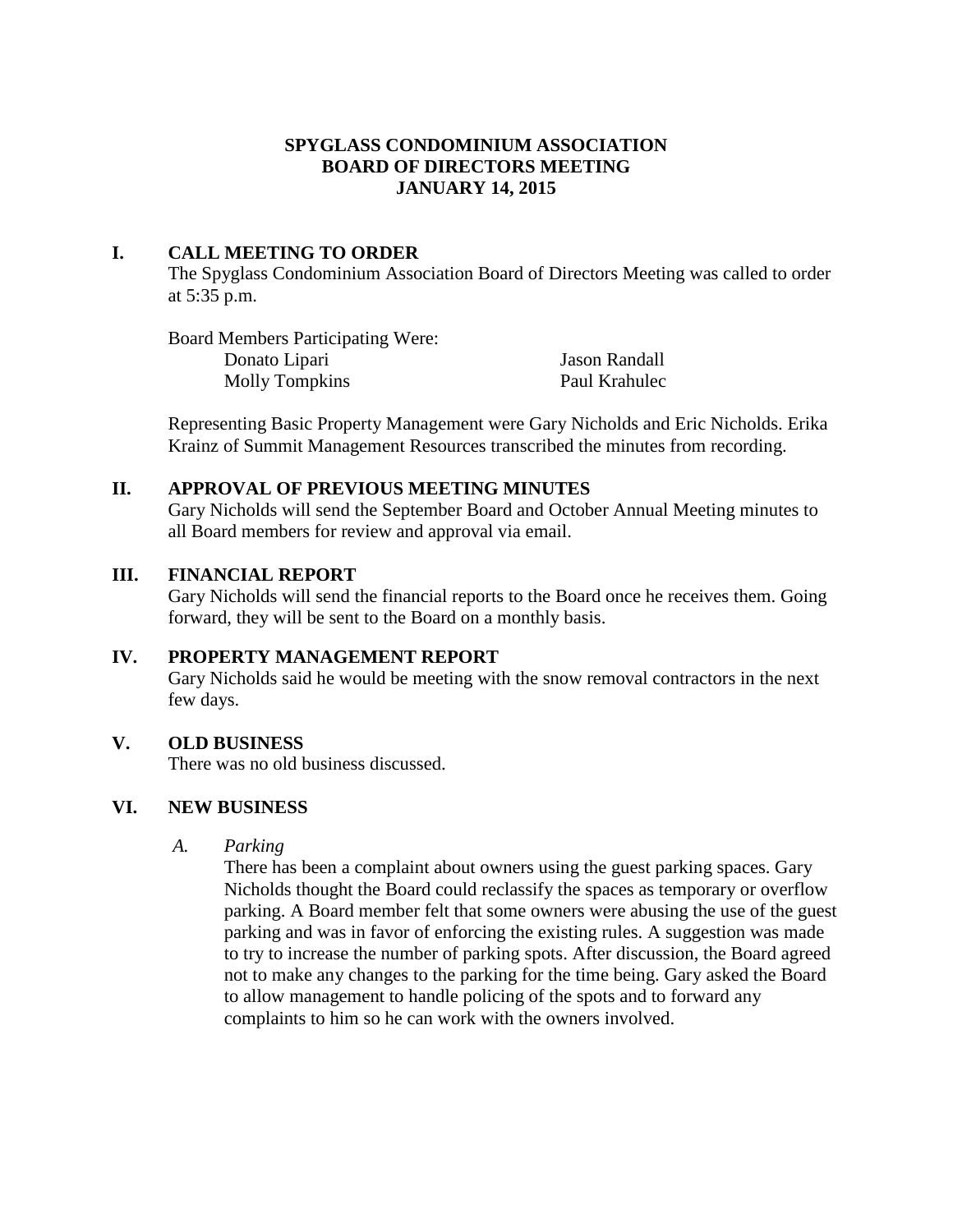*Enclave at Keystone Association Board of Directors Meeting 1/14/15 Page 2 of 3*

### *B. Coupon Books*

Gary Nicholds said he would like to discourage the use of coupon books since they cost \$20/unit/year. The Board agreed to provide coupon books upon request only and that the Association would cover the charge.

### *C. Delinquencies*

A Board member asked about the status of the existing liens and debts. There are two owners on a payment plan for last year's roof assessment and dues and there are two or three units with liens. Gary Nicholds will follow up with Margarita Sherman.

## *D. Water Infiltration in Attic Space*

There is a water infiltration issue in the attic over Jason Randall's unit. The contractor will be on site on Monday to look at it. This has been a reoccurring problem that was supposed to have been fixed. The work should still be under warranty. The moisture may be due to condensation. Jason will provide a report to the Board next week.

### *E. 2015 Projects*

Projects scheduled for this summer include:

- 1. The last phase of reroofing. There is a color map that indicates the phases. Gary Nicholds will use the existing RFP to solicit bids.
- 2. Exterior painting and touch up on the building that was powerwashed by mistake. Peak Painting has done the painting for the past three years. The Board was in favor of using this contractor again if their bid is competitive.

### *F. Owner Keys*

Management was given a box of owner keys. They are marked with unit numbers but it is not known if they are current. Management will contact owners with keys and determine if they are desired to be used, and if so, if the keys are current.

## *G. Management Questions*

The Board provided clarification on the following items:

- 1. Rentals Units cannot be rented short-term, with short-term being defined as anything less than nine months.
- 2. Pets Owners are permitted to have two pets. Renters are not permitted to have pets.

Management will verify these two items per the current Rules and Regulations and Declarations.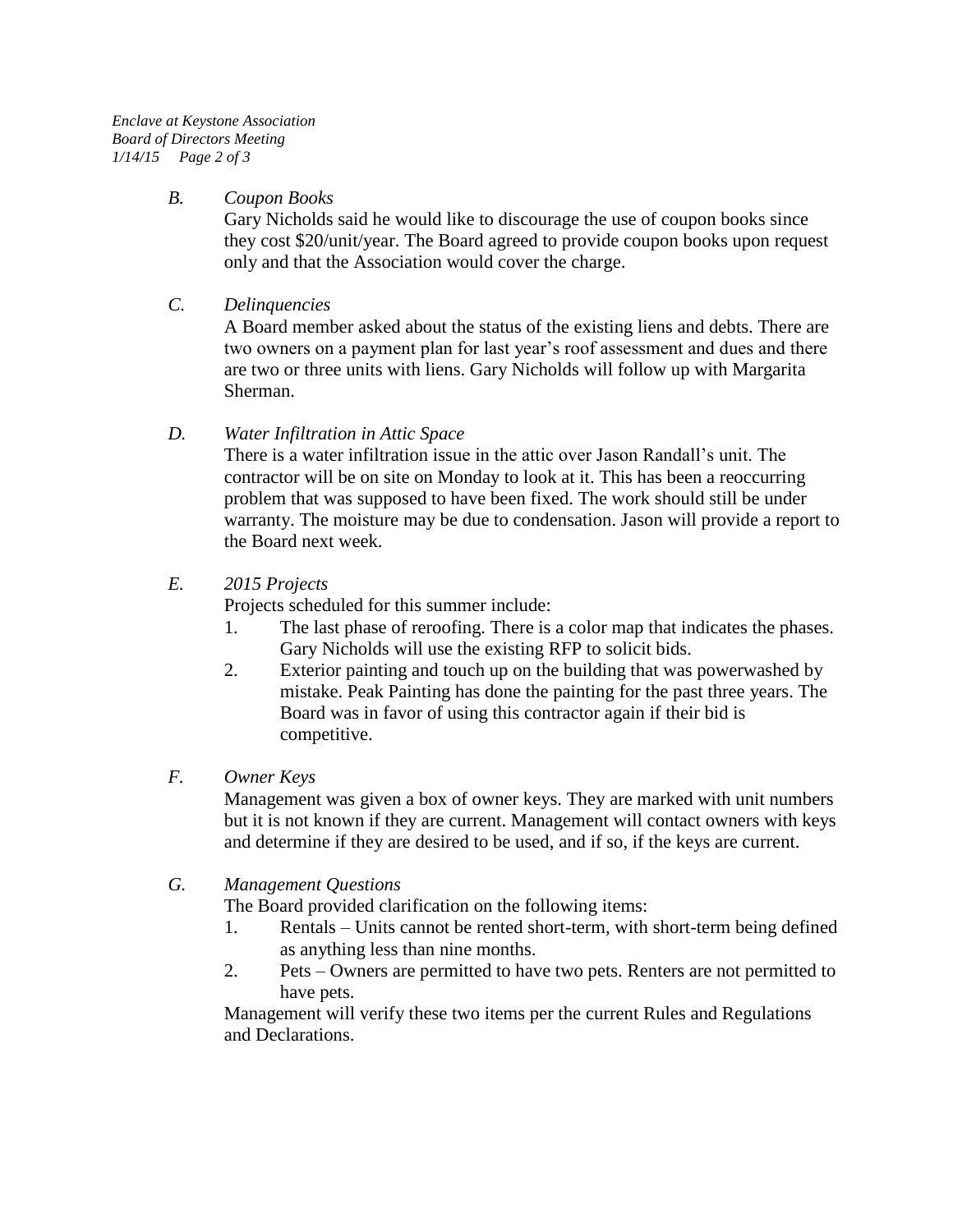*Enclave at Keystone Association Board of Directors Meeting 1/14/15 Page 3 of 3*

#### *H. Electrical Bill*

An owner contacted a Board member regarding an increase in her electrical bill. She believes she is paying for the Association heat tape on the flat roof. The cost is \$15 – 20/month. The Board agreed to reimburse her for the expense.

#### *I. Owner Work Day*

The Board will schedule the next Owner Work Day at the next meeting. In the past, owners have been charged \$100 up front, which is refunded if they participate in the Work Day.

### **VII. SET NEXT MEETING DATE**

The next meeting date was set previously and will be sent out by email.

### **VIII. ADJOURNMENT**

A motion was made to adjourn at 6:45 p.m.

Approved By: \_\_\_\_\_\_\_\_\_\_\_\_\_\_\_\_\_\_\_\_\_\_\_\_\_\_\_\_\_\_\_\_\_ Date: \_\_\_\_\_\_\_\_\_\_\_\_\_\_\_\_\_\_\_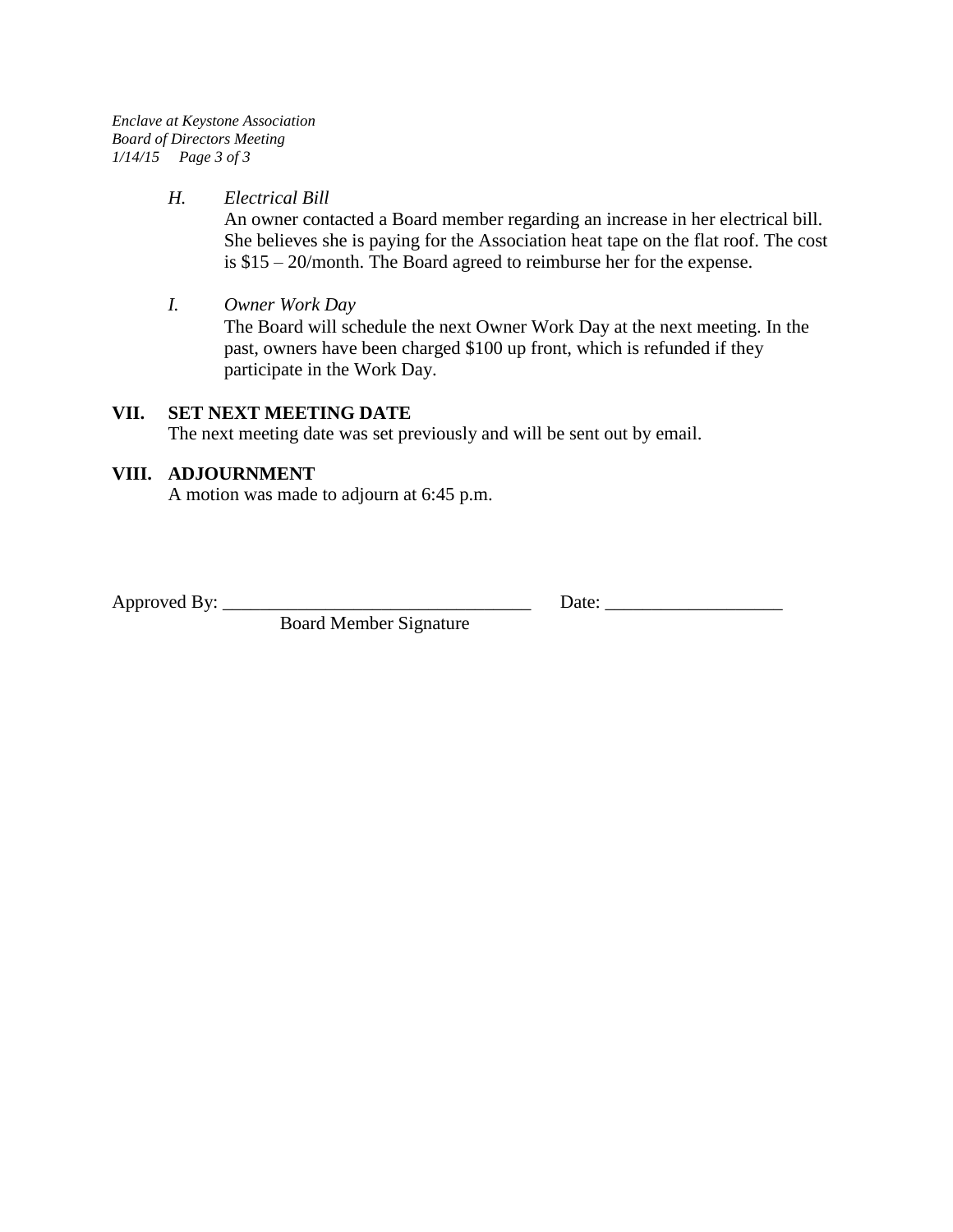## **SPYGLASS CONDOMINIUM ASSOCIATION BOARD OF DIRECTORS MEETING APRIL 15, 2015**

## **I. CALL MEETING TO ORDER**

The Spyglass Condominium Association Board of Directors Meeting was called to order at 5:37 p.m.

Board Members Participating Were: Donato Lipari, #8 Josh Shramo, #113 Molly Tompkins, #12 Paul Krahulec, #44

Owner Jenny Griffin (#66) was a guest at the meeting.

Representing Basic Property Management were Gary Nicholds and Eric Nicholds. Erika Krainz of Summit Management Resources was recording secretary

### **II. APPROVAL OF PREVIOUS MEETING MINUTES**

Donato Lipari made a motion to approve the January 14, 2015 Board Meeting minutes as presented. Molly Tompkins seconded and the motion carried.

### **III. FINANCIAL REPORT**

Gary Nicholds reviewed the year-to-date Financial Reports as of February 28, 2015.

Balance Sheet

- 1. Checking \$98,700
- 2. Reserves \$206,934
- 3. Total Assets \$359,232
- 4. Total Equity \$352,863

The Accounts Receivable report reflected a positive balance since a number of owners have prepaid their dues. Donato Lipari noted that there should be a lien on the owner with the unpaid balance of \$461.

Income Statement

- 1. Management Fee \$1,787 favorable to budget due to the new contract.
- 2. Snow Removal \$4,513 favorable to budget for all three accounts in total.
- 3. Net Income \$62,922 actual vs. \$70,439 budget.

In light of the recent issues with fraud perpetrated by Property Managers, Jenny Griffin asked if the Board received monthly financial statements. Gary Nicholds confirmed that all Board members receive monthly reports. In addition, all checks in excess of \$5,000 require two signatures.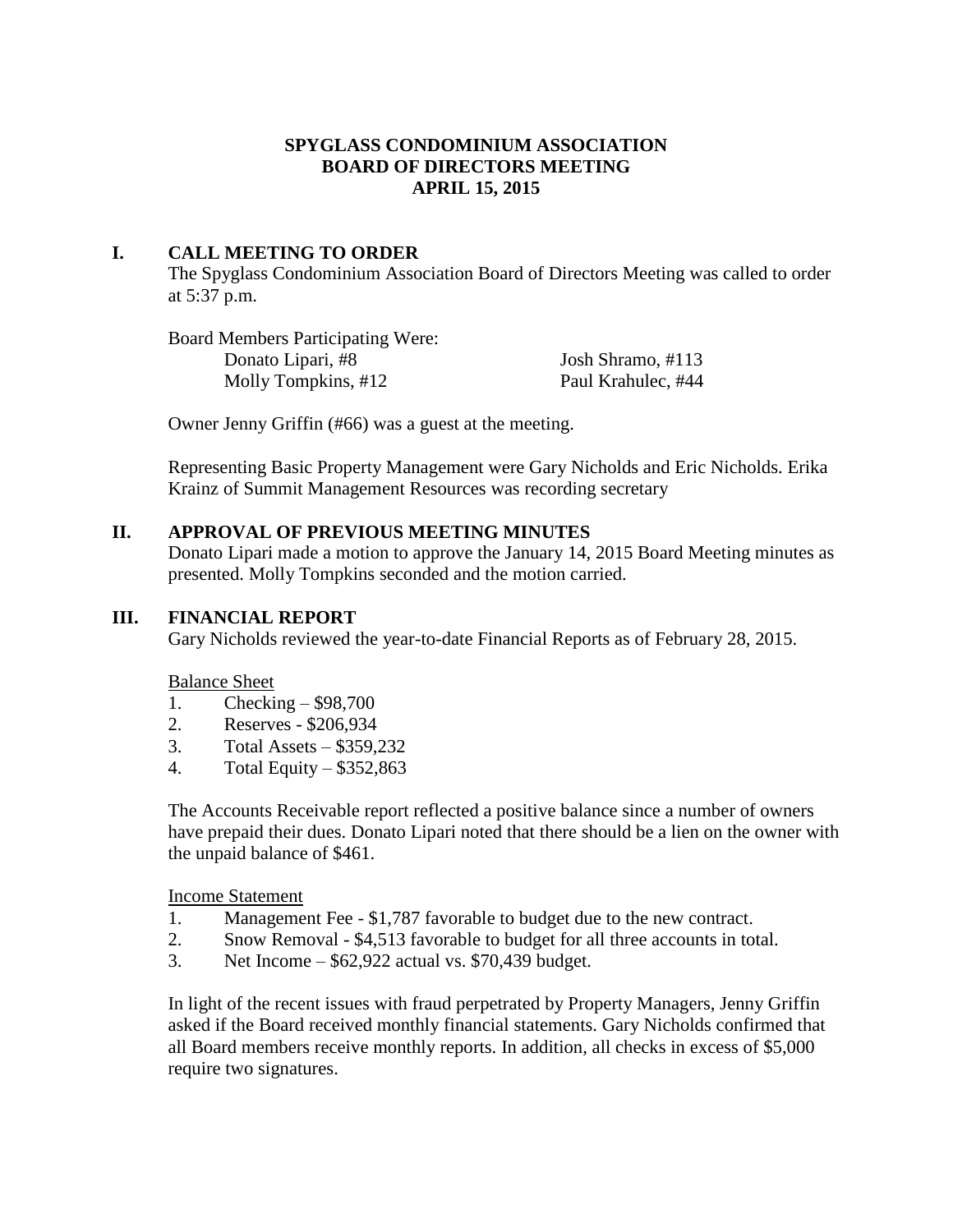*Enclave at Keystone Association Board of Directors Meeting 4/15/15 Page 2 of 4*

> Paul Krahulec made a motion to accept the Financial Report. Molly Tompkins seconded and the motion carried.

## **IV. MANAGEMENT REPORT**

### *A. Parking Issues Status*

Gary Nicholds said he had a conversation today with an owner who has made frequent calls regarding rules violations. The following issues were discussed:

- 1. Parking Gary explained how the parking situation would be handled. He will have a talk with the two owners who are habitual abusers and inform them that they will be fined if they do not abide by the rules.
- 2. Garage Door Repair The owner received a bill last year for \$21 from Altitude Doors for garage door rollers. The owner thought this was supposed to be an Association expense. Paul Krahulec said owners were billed for broken rollers and weather stripping and the Association paid for tightening fixtures. The Board will follow up with the door contractor.
- 3. Work Day The owner said the Board granted an exemption to an owner for the Work Day. Molly Tompkins said the owner was ill but there was a substitute to work in her stead.

## *B. Snow on Roofs*

Gary Nicholds said snow had to be removed from the roofs due to the significant accumulation, ice dams and large icicles. Eric Nicholds recommended clearing the roofs monthly during the heavy snow months (January, February and March) or installing heat tape. The Board will need to make a decision before next winter. Gary will get an aerial photograph of the roofs and identify the problem spots.

## *C. Rentals and Pets*

Gary Nicholds said the rule for short-term rentals was misstated during the last Board Meeting. Per the Declarations, short-term rentals are classified as 30 days or less, not nine months.

An owner contacted Gary regarding pets. Donato Lipari said owners are permitted to have two standard domesticated animals. Renters are not permitted to have pets.

*D. Delinquency Update* Owner delinquencies were discussed during the Financial Report.

## **V. OLD BUSINESS**

*A. Roofing Project*

The Turner Morris proposal was reviewed.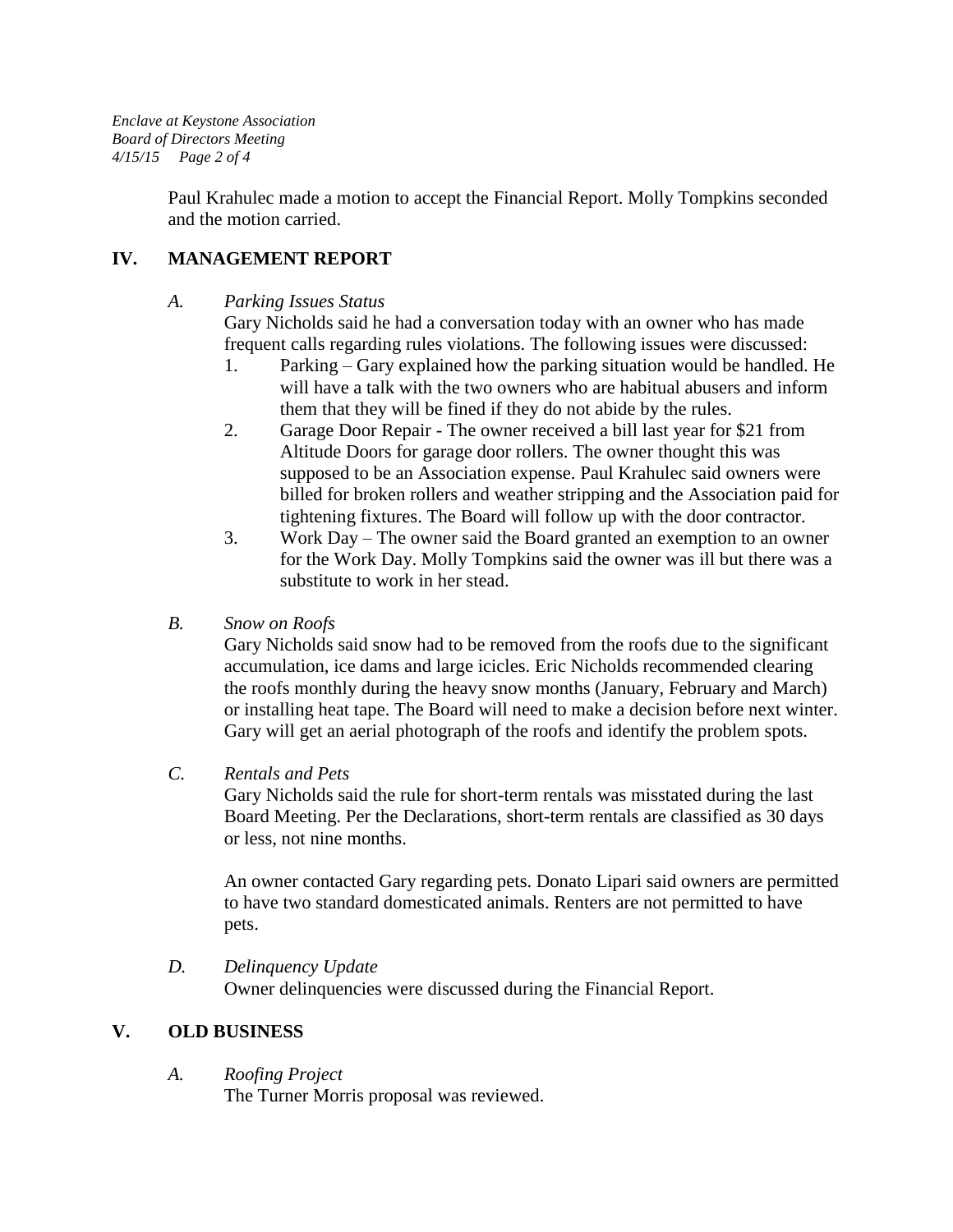*Enclave at Keystone Association Board of Directors Meeting 4/15/15 Page 3 of 4*

#### *B. Work Days*

The volunteer Work Days will be held on July 18 and August 11. A reminder should be sent to all owners. The Board walk through of the property will be on June  $3<sup>rd</sup>$ . Projects for the coming year will be identified following the walk through.

### *C. Painting Project*

Gary Nicholds will review the Major Maintenance Chart to determine how much is budgeted for painting and will forward this information to the Board.

### **VI. NEW BUSINESS**

*A. HOA Insurance*

The Association policy is currently with Farmers. Gary Nicholds obtained a comparison from another broker. Gary recommended that the Board review the options, as it may be possible to obtain better coverage for approximately the same cost.

### *B. Asphalt Repairs*

The cracks will be sealed and the asphalt will be sealcoated. A-Peak has been asked to provide a bid. There should be funding in the Major Maintenance Chart for this project. The drainage pan is on hold for another three to five years.

- *C. Exterior Maintenance and Projects* Projects will be identified during the June walk through.
- *D. Satellite Dish Clean Up*

Paul Krahulec said there used to be some satellite dishes attached to the roof. They should be affixed to the fascia. There were also some abandoned dishes. These items were addressed last year.

*E. General Owner Clean Up* The Work Days will be July 18 and August 11.

### *F. Flowers, Plantings, Flower Baskets at Entry* Josh and Karen Shramo normally taken care of the flowers and are reimbursed by the Association. They do not take responsibility for watering the basket. Molly Tompkins volunteered to water the baskets daily.

*G. Common Area Lighting* Donato Lipari said there were problems with the lighting last year. Gary Nicholds said he has received one call about burned out bulbs but the lights appear to be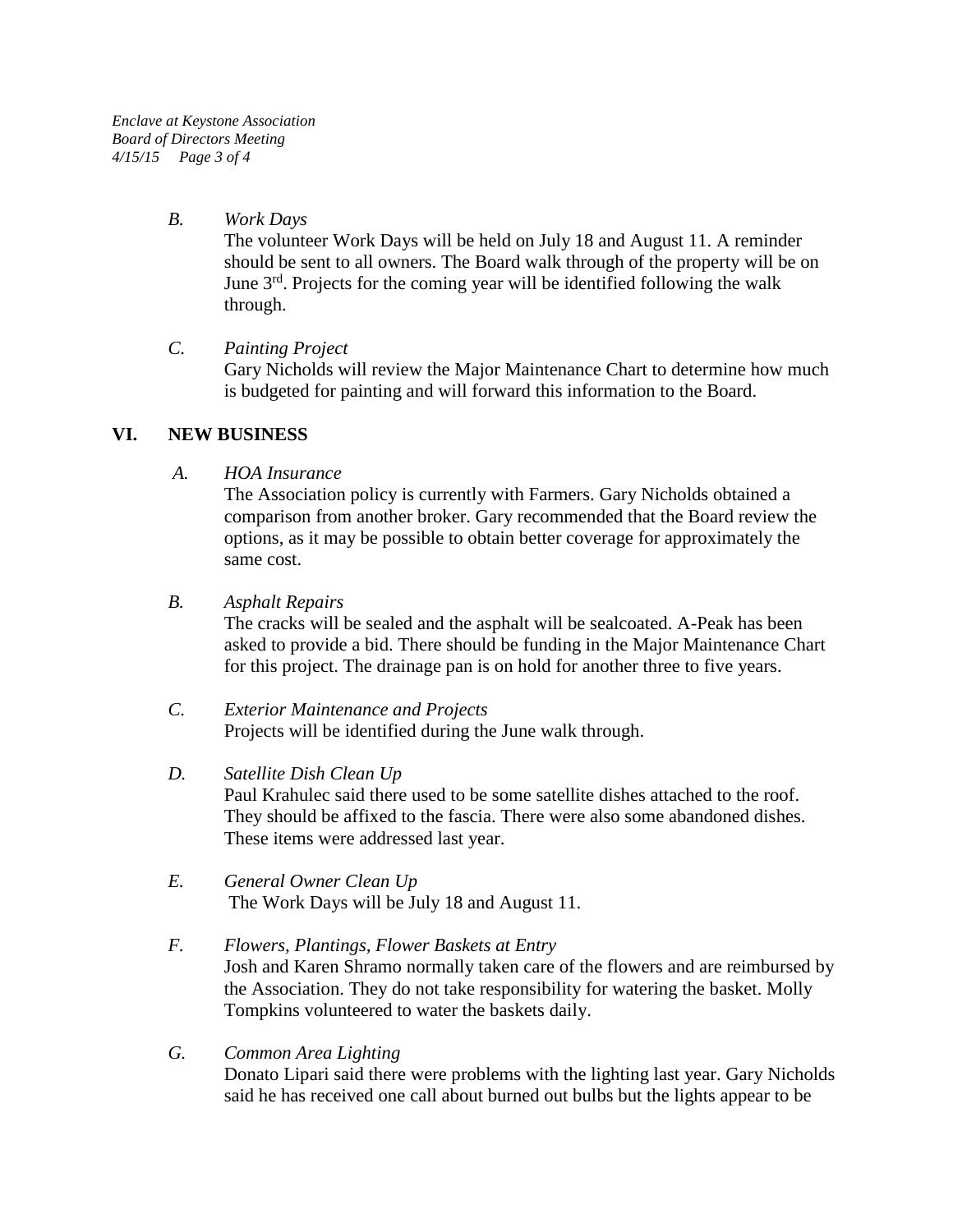*Enclave at Keystone Association Board of Directors Meeting 4/15/15 Page 4 of 4*

> operating properly. Donato said the new budget should include funds for installation of new lights when the asphalt is redone. Gary was authorized to replace incandescent bulbs with LED's as they burn out.

*H. Additional Parking Spaces*

This project should be addressed in conjunction with the asphalt replacement. It might be possible to shorten the boardwalks to provide space for up to ten additional parking spaces.

*I. Water Leak*

Paul Krahulec had a water leak above his sliding door. The drywall was damaged and needs to be repaired. Eric Nicholds said there were two other units with drywall damage. He will have a contractor provide a bid for the repairs.

#### **VII. SET NEXT MEETING DATE** The next meeting will be July 15, 2015 at 5:30 p.m.

### **VIII. ADJOURNMENT**

A motion was made to adjourn at 6:55 p.m.

Board Member Signature

Approved By: \_\_\_\_\_\_\_\_\_\_\_\_\_\_\_\_\_\_\_\_\_\_\_\_\_\_\_\_\_\_\_\_\_ Date: \_\_\_\_\_\_\_\_\_\_\_\_\_\_\_\_\_\_\_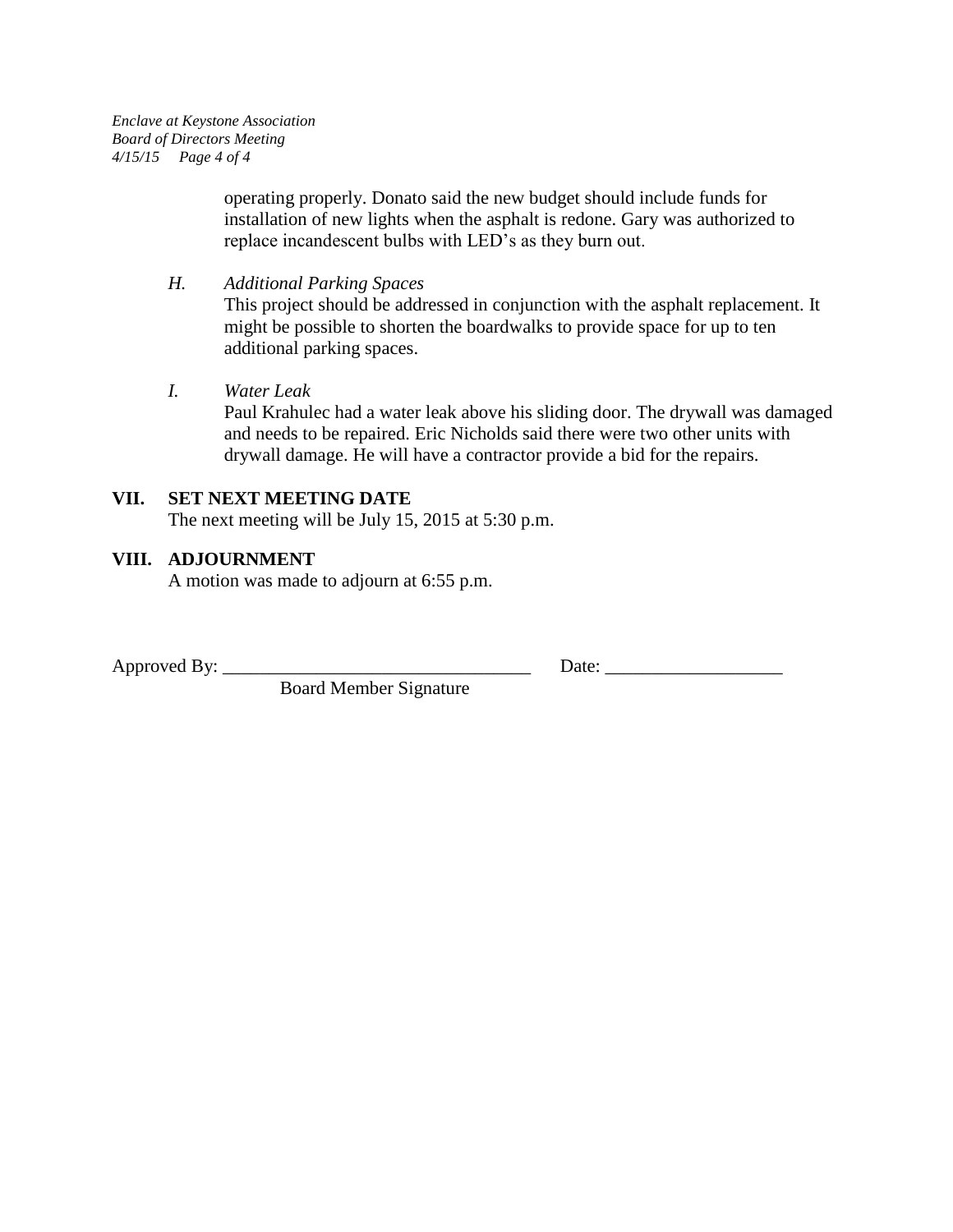## **SPYGLASS CONDOMINIUM ASSOCIATION BOARD OF DIRECTORS MEETING JULY 15, 2015**

## **I. CALL MEETING TO ORDER**

The Spyglass Condominium Association Board of Directors Meeting was called to order at 5:32 p.m.

Board Members Participating Were: Donato Lipari, #8 Josh Shramo, #113 Molly Tompkins, #12 Jason Randall, #115 Paul Krahulec, #44

Representing Basic Property Management was Eric Nicholds. Erika Krainz of Summit Management Resources was recording secretary

### **II. APPROVAL OF PREVIOUS MEETING MINUTES**

The April 15, 2015 Board Meeting minutes will be sent out tomorrow for approval by email.

### **III. FINANCIAL REPORT**

The financial reports were sent to the Board by email earlier in the week.

- 1. Units 83 Delinquency The owners were on a payment plan but stopped paying in May. There should have been a lien filed prior to Basic Property Management (BPM) taking over. BPM will confirm the lien is in place.
- 2. Unit 61 The owner is on a payment plan but has \$84 due above the plan amount. BPM will follow up with the owner.
- 3. Timberline Donato Lipari negotiated a fee of about \$350/month for one dumpster and one recycling been but Timberline have been charging \$420/month since January. BPM will follow up with Timberline.
- 4. Mutt Mitts BPM ordered 8,000 Mutt Mitts for inventory. They should last about two years. The cost was \$425.

## **IV. MANAGEMENT REPORT**

### *A. Parking Issues Status*

The owner of Unit 56 cancelled the meeting with BPM yesterday. The meeting has been rescheduled for next Tuesday. BPM will keep the Board informed. If the owner cancels again, a letter will be sent. If there is a negative response, the matter will be turned over to the attorney. BPM has spoken to the primary offenders who park in the guest parking overnight, but in BPM's opinion, it is not really a parking issue but rather an issue for this one particular owner. Eric Nicholds was asked to keep the log updated and to bring it to Board Meetings for review. Eric asked the Board members to take pictures of the car when it is parked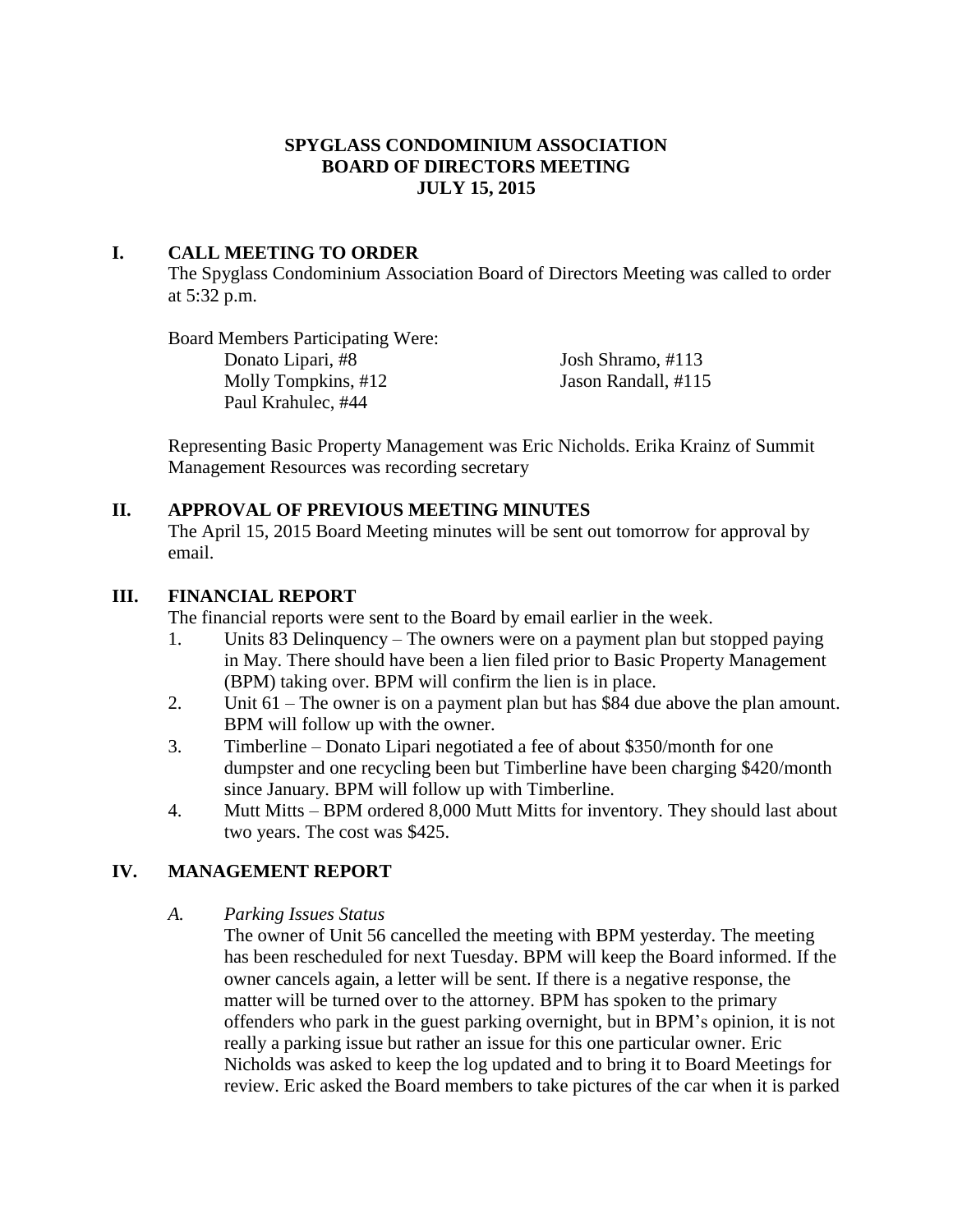in visitor parking overnight so he can use that documentation to issue fines. The photos should be sent to [kerry@basicproperty.com.](mailto:kerry@basicproperty.com)

*B. Roofing*

Turner Morris has started work. Mark Hubbard should be asked what will be done about the damage to the roof on Unit 44 he identified and said needed to be repaired.

*C. Painting*

Peak Painting has started painting. The color should be inspected once the paint dries to confirm that it matches.

*D. Paving*

A-Peak did some patches and will seal coat after the roofing and painting contractors have finished. Donato Lipari said the seal coating was supposed to have been done in the spring. If it cannot be done until the fall, he suggested postponing it until next spring. BPM will talk to A-Peak about their schedule.

## *E. Heat Tape Reimbursements*

Paul Krahulec recommended installing heat tape in the problematic areas where ice dams tend to form. Ascent Electric will be asked to provide a recommendation and Turner Morris can install it in conjunction with the re-roofing. It was noted that owners were supposed to be reimbursed for the operation of the heat tape based on the number of linear feet but Margarita Sherman indicated she had not issued any reimbursements even going back to her tenure at Wildernest. Turner Morris will be asked to provide a map of all existing heat tape and an estimate of the number of feet tied into each circuit.

Ascent Electric will be asked to repair the conduit behind the garage by Unit 50 or 52. Paul will circulate pictures.

# **V. OLD BUSINESS**

*A. Work Days*

The Work Day was very successful and saved the owners a significant amount of money. Projects included painting the trash enclosure, weeding and moving some small trees. There were about 20 participants. Paul Krahulec submitted his receipts to BPM for reimbursement. For the future, there should be someone available to answer the phone number listed for the RSVP and owners should be made aware that participation is voluntary, not mandatory.

Projects remaining to be completed including removal of a couple of dead pines on the property line with the duplexes and restriping the visitor's parking.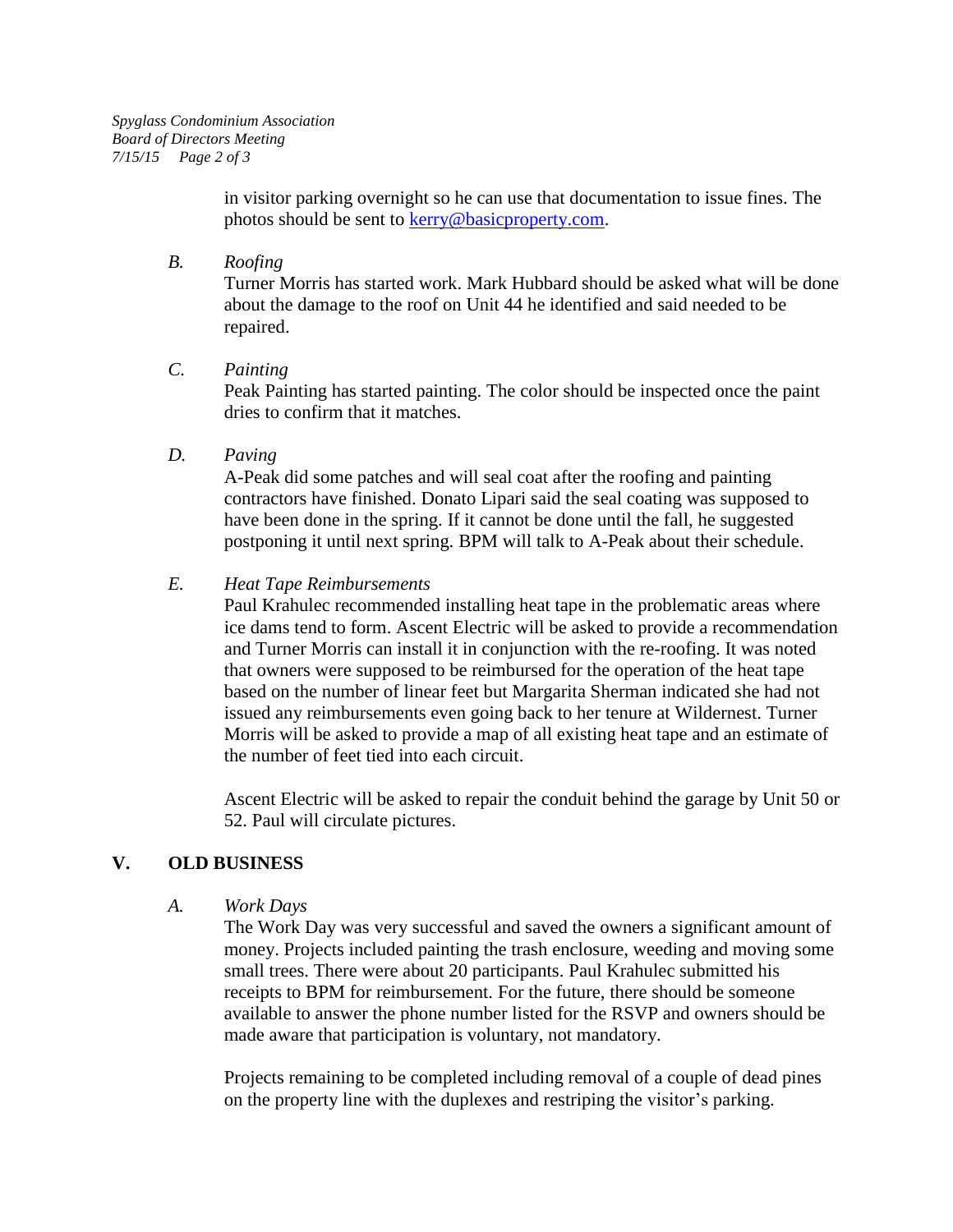The Board agreed the August Work Day was not necessary. BPM will send notification to all owners by email.

*B. Unit 115 Insulation Repairs*

Serve Pro did not pull a permit to replace the insulation. The County has indicated the work will not pass inspection without a permit. The goal is to get Serve Pro to remove the insulation that is blocking the ventilation at the eaves. Turner Morris will then need to take care of the ridge vent. It probably is not under warranty. Turner Morris will be asked to look at the ridge vent when they work on the heat tape.

### **VI. NEW BUSINESS**

*A. Updated Contact List*

Donato Lipari asked management to be sure the owner contact list has been updated. In particular, the information for Unit 24 is not correct.

*B. Unit 45 Garage Door/Jamb* The garage doorjamb and retaining wall were fixed during the Owner Work Day. Xcel caused the damage and should have been responsible for the repairs. BPM was asked to try to contact Xcel.

## **VII. SET NEXT MEETING DATE**

The next Board Meeting will be September 9, 2015 at 5:30 p.m. The Annual Meeting is scheduled for October 3, 2015 at 10:00 a.m. Eric Nicholds will check on availability at the Silverthorne Library, which is available at no charge. The new budget will need to be sent to all owners prior to the Annual Meeting. Eric will check the governing documents to determine how many days prior the budget must be sent.

## **VIII. ADJOURNMENT**

Paul Krahulec made a motion to adjourn at 6:37 p.m. Donato Lipari seconded and the motion carried.

Approved By: \_\_\_\_\_\_\_\_\_\_\_\_\_\_\_\_\_\_\_\_\_\_\_\_\_\_\_\_\_\_\_\_\_ Date: \_\_\_\_\_\_\_\_\_\_\_\_\_\_\_\_\_\_\_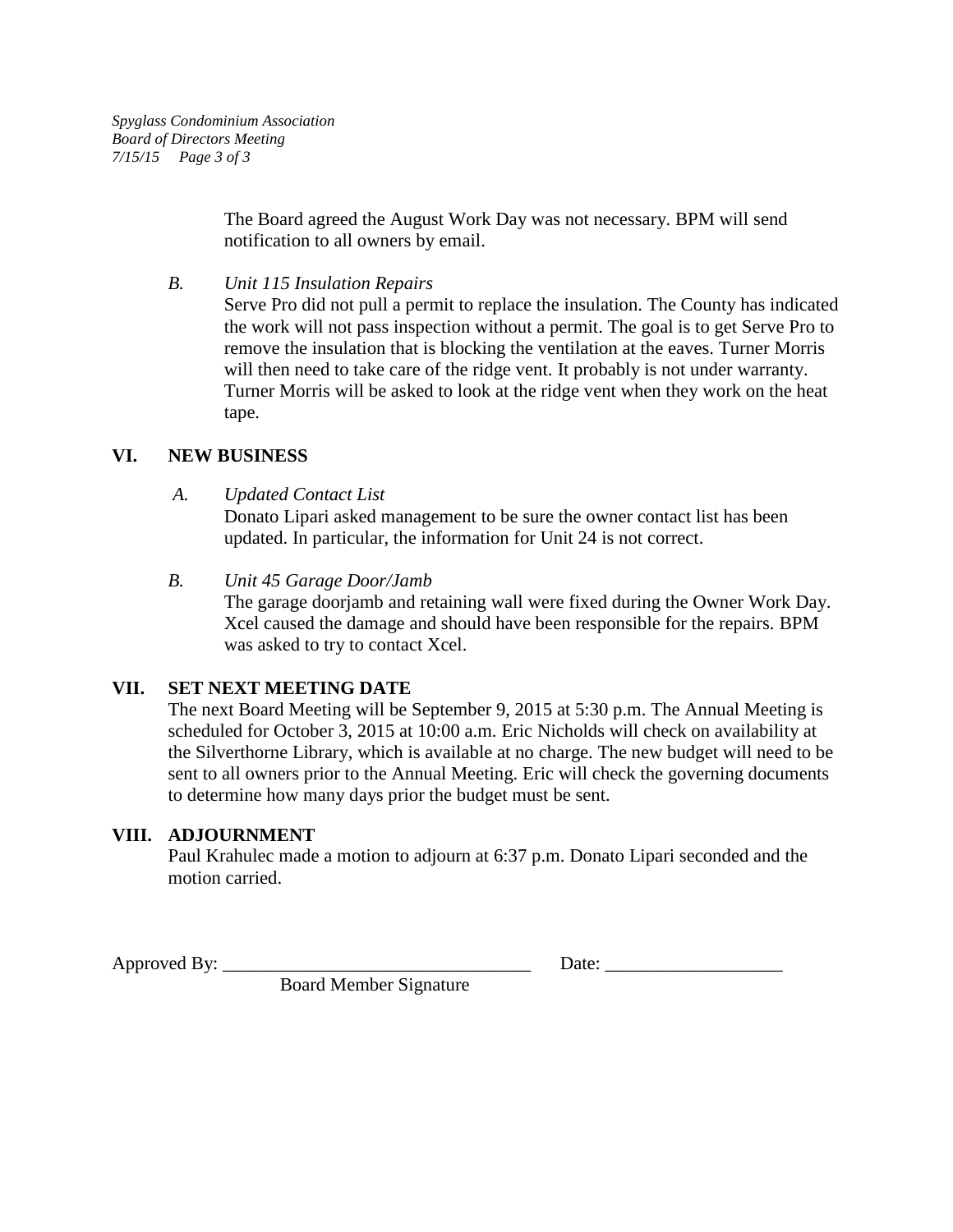### **SPYGLASS CONDOMINIUM ASSOCIATION BOARD OF DIRECTORS MEETING SEPTEMBER 9, 2015**

## **I. CALL MEETING TO ORDER**

The Spyglass Condominium Association Board of Directors Meeting was called to order at 5:32 p.m.

Board Members Participating Were: Donato Lipari, #8 Josh Shramo, #113 Molly Tompkins, #12 Jason Randall, #115 Paul Krahulec, #44

Representing Basic Property Management were Gary Nicholds, Eric Nicholds and Margarita Sherman. Erika Krainz of Summit Management Resources was recording secretary

### **II. APPROVAL OF PREVIOUS MEETING MINUTES**

Donato Lipari made a motion to approve the July 15, 2015 Board Meeting minutes with the corrections provided in July by Donato Lipari. Molly Tompkins seconded and the motion carried.

Molly Tompkins made a motion to reaffirm the approval of the April 15, 2015 Board Meeting minutes at the Board work session. Donato Lipari seconded and the motion carried.

## **III. FINANCIAL REPORT**

*A. Balance Sheet*

Margarita Sherman reviewed the Balance Sheet as of August 31, 2015:

- 1. Operating \$80,889
- 2. Reserve \$138,500
- 3. Total Assets \$273,624
- 4. Total Equity \$245,060

### *B. Operating Profit & Loss Statement*

Margarita Sherman reviewed the Profit & Loss Statement as of August 31, 2015:

- 1. Operating Revenue \$138 unfavorable to budget due to fewer Late Fees.
- 2. Net Ordinary Income \$15,952, which was \$18,732 favorable to budget.
- *C. Reserve Profit & Loss Statement* The Reserve Profit & Loss reflected a Total Net Deficit of \$44,880, due mainly to timing of projects and the 19,620 unbudgeted expense for asphalt.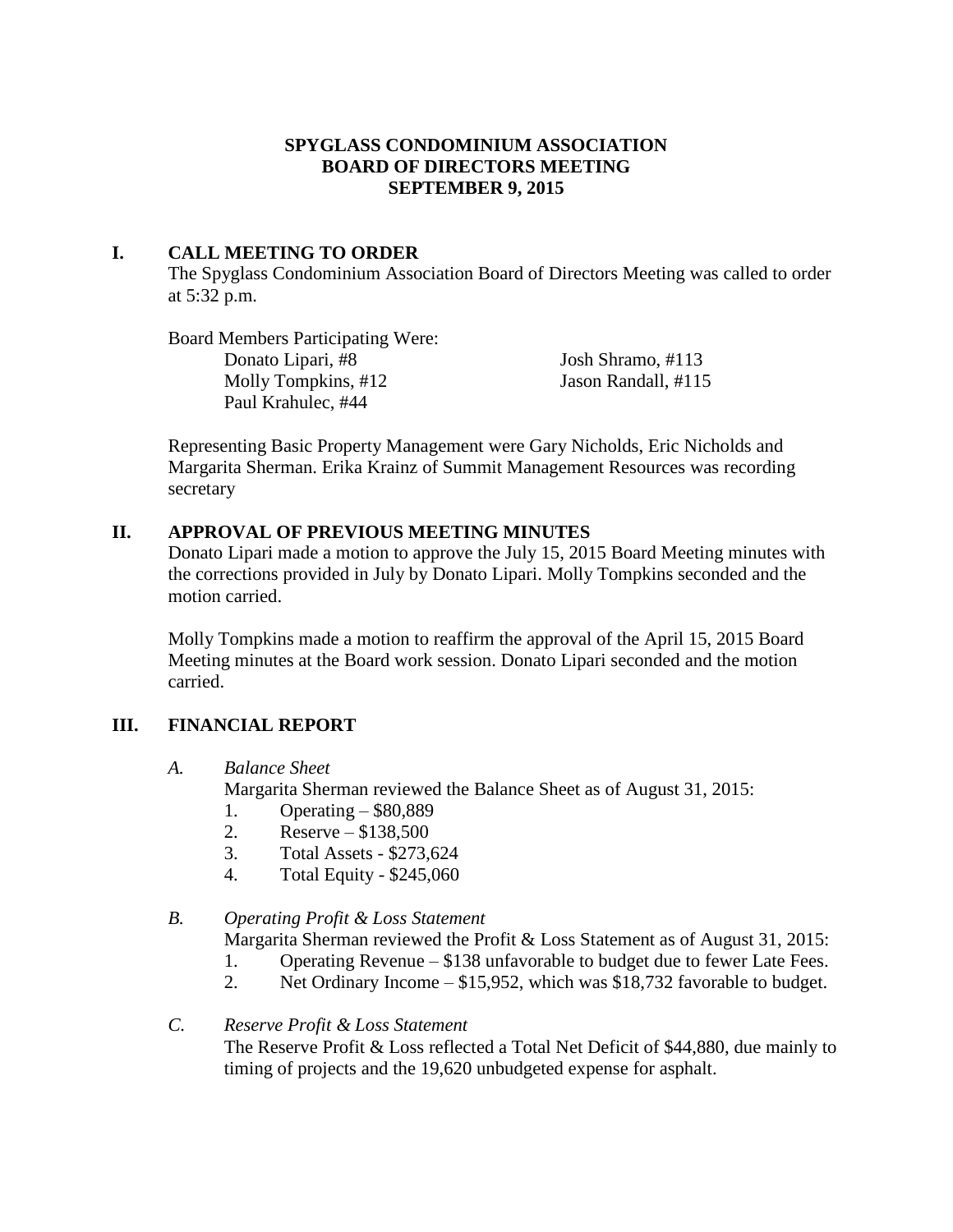*Spyglass Condominium Association Board of Directors Meeting 9/9/15 Page 2 of 3*

### *D. Delinquencies.*

One did not pay last year and has a \$3,600 outstanding balance, including the current year's Special Assessment. The owner contacted Margarita Sherman about setting up a payment plan. She is willing to pay \$400/month starting in October. Margarita will try to obtain the documentation from the previous payment plan with Wildernest. If the owner was on a payment plan subsequent to the CCIOA requirement and defaulted, the next step will be for the Board to make a motion to proceed with foreclosure.

Donato Lipari made a motion to reinstate the payment plan as of October 1, 2015. If the owner defaults, the account will be turned over to the attorney immediately. Jason Randall second and the motion carried.

The next delinquent owner on the list has been notified.

Donato Lipari made a motion to accept the financial report. Paul Krahulec seconded and the motion carried.

## **IV. PROPERTY MANAGER REPORT**

Gary Nicholds provided a written report of projects. He reviewed the following:

- 1. Asphalt and striping have been completed.
- 2. The roof shingle work has been completed. The flat roofs were started today and should be finished by Friday. The punchlist will be addressed next week. A Board member should tour the property once all work has been completed to check for damage. Gary Nicholds will schedule a joint tour.
- 3. Sam will start working on Monday.
- 4. There was a tour of Unit 56 last week. The rocks will not be changed and the bridge will not be removed. The Board will look into repairing the woodpecker holes and repainting. The window ledge will be sanded and repainted. Gary Nicholds will send the owner a letter outlining these decisions tomorrow.
- 5. Mark Helton will not be taking on new plow contracts this winter. Eric Nicholds will get bids from Lindsay Emore and Hilco.
- 6. The Turner Morris maintenance staff will add more heat tape later in the month.
- 7. Gary Nicholds contacted the owner of Unit 20 about his tenant's parking violation and the owner of the unit with the boat and camper. The boat and camper are supposed to be moved by the end of the month. He will put a sticker on the camper and boat.

## **V. OLD BUSINESS**

There was no Old Business.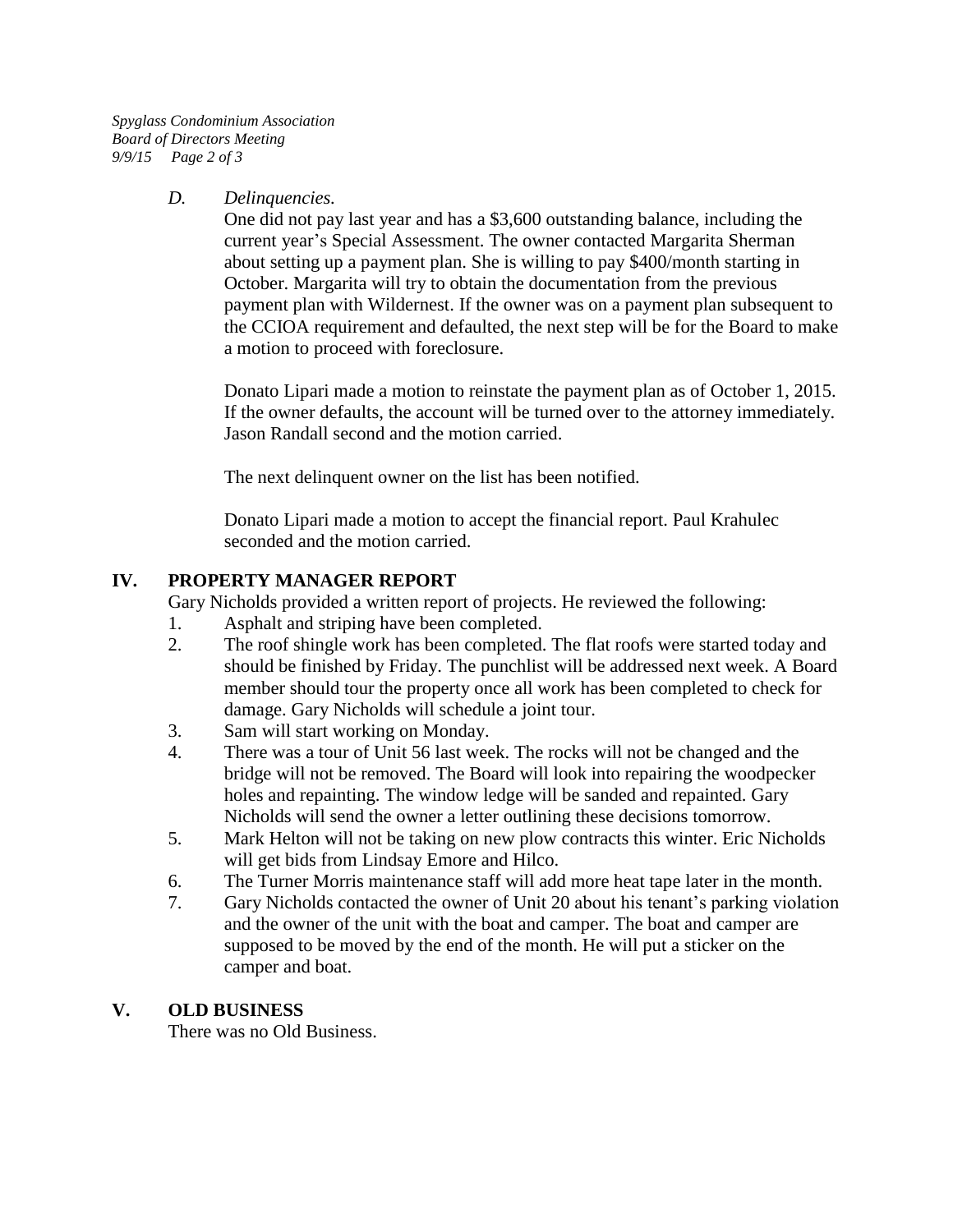*Spyglass Condominium Association Board of Directors Meeting 9/9/15 Page 3 of 3*

#### **VI. NEW BUSINESS**

*A. Annual Meeting*

The Annual Meeting will be October 3, 2015 at 10:00 a.m. at the Silverthorne library. Gary Nicholds will ensure that the website is updated. He will determine which Board members are up for election and term lengths.

### *B. Mutt Mitts*

Paul Krahulec said the bag dispenser needed to be refilled.

*C. Trash Vendor*

Gary Nicholds has called twice about getting a smaller dumpster but has not received any response. He will also talk to the vendor about the hydraulic fluid from the truck that is staining the area by the dumpster.

### *D. Driveway Culvert*

Paul Krahulec said there was a hole in the culvert by the entrance that needs to be repaired.

*E. Water System Upgrade* Josh Shramo said the Metro District will meet next Tuesday at 5:00 p.m. at the office. All meetings are open to the public.

## **VII. SET NEXT MEETING DATE**

The next regular Board Meeting will be set after the new Board is elected.

### **VIII. ADJOURNMENT**

Donato Lipari made a motion to adjourn at 6:21 p.m. Paul Krahulec seconded and the motion carried.

Approved By: \_\_\_\_\_\_\_\_\_\_\_\_\_\_\_\_\_\_\_\_\_\_\_\_\_\_\_\_\_\_\_\_\_ Date: \_\_\_\_\_\_\_\_\_\_\_\_\_\_\_\_\_\_\_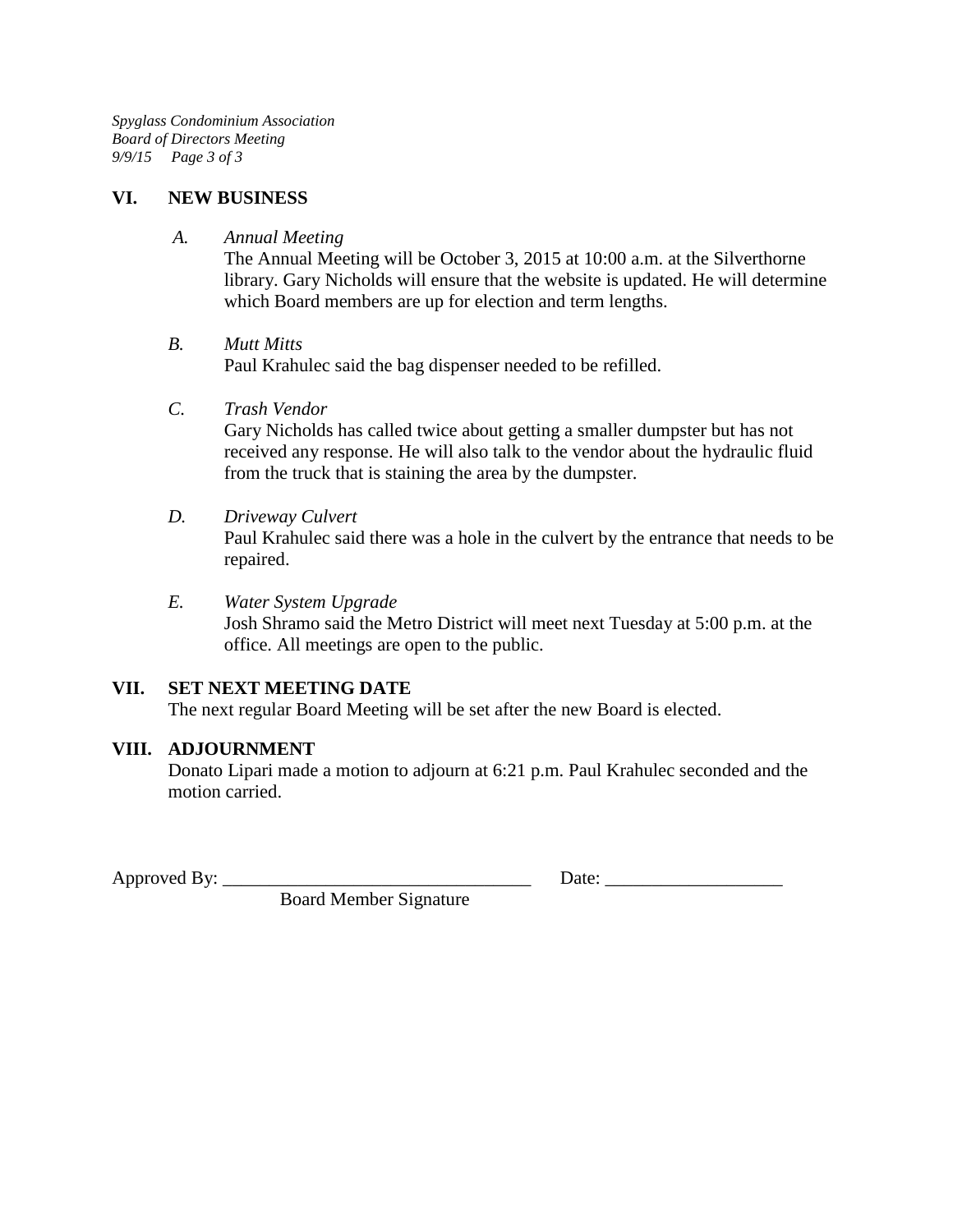### **SPYGLASS CONDOMINIUM ASSOCIATION ANNUAL MEETING OCTOBER 3, 2015**

### **I. CALL MEETING TO ORDER**

The Spyglass Condominium Association Annual Meeting was called to order at 10:03 a.m.

| <b>Board Members Present Were:</b>  |
|-------------------------------------|
| Donato Lipari, President, #8        |
| Molly Tompkins, Vice President, #12 |

Paul Krahulec, Member, #44 Jason Randall, Treasurer, #115

| Homeowner Present Were:   |                         |
|---------------------------|-------------------------|
| John Alfeld, #71          | Virginia Griffin, #66   |
| Lee & Laura Lierz, $\#14$ | Mark Matthews, #43      |
| Janet Scervino, #85       | Steve Weidenbacher, #51 |
| Denise Linden, #54        | Robert Jones, #41       |

Representing Basic Property Management were Gary Nicholds, Eric Nicholds and Margarita Sherman. Erika Krainz of Summit Management Resources was recording secretary

### **II. CERTIFICATION OF PROXIES**

With 16 proxies received and owners represented in person, a quorum was confirmed.

### **III. APPROVAL OF PREVIOUS MEETING MINUTES**

Steve Weidenbacher made a motion to approve the October 11, 2014 Annual Meeting minutes as presented. John Alfeld seconded and the motion carried.

## **IV. FINANCIAL REPORT**

#### *A. Operating Profit & Loss Statement*

Margarita Sherman reviewed the Profit & Loss Statement as of August 31, 2015.

- 1. Operating Revenue \$138 unfavorable to budget. There were savings in Roof Snow Removal and Management Fee.
- 2. Net Ordinary Income \$15,952, which was \$18,732 favorable to budget.

Reserve revenue was within budget. There was a Reserve income surplus of \$11,299 due to increased unit sales. Reserve expenses were \$173,850, which was over budget due to the allocation and asphalt work. Total Reserve income was a \$60,000 deficit. The CD balance was \$103,450.

There was general discussion about increasing dues to cover future capital expenditures rather than levying Special Assessments. Lee Lierz felt frequent Special Assessments could devalue the property. Margarita Sherman said the allocation to Reserves has been increased in next year's budget with no overall increase to dues. It was noted that the level of dues needs to remain competitive with Associations that have pools or other amenities. The asphalt will need to be replaced in three to five years. Siding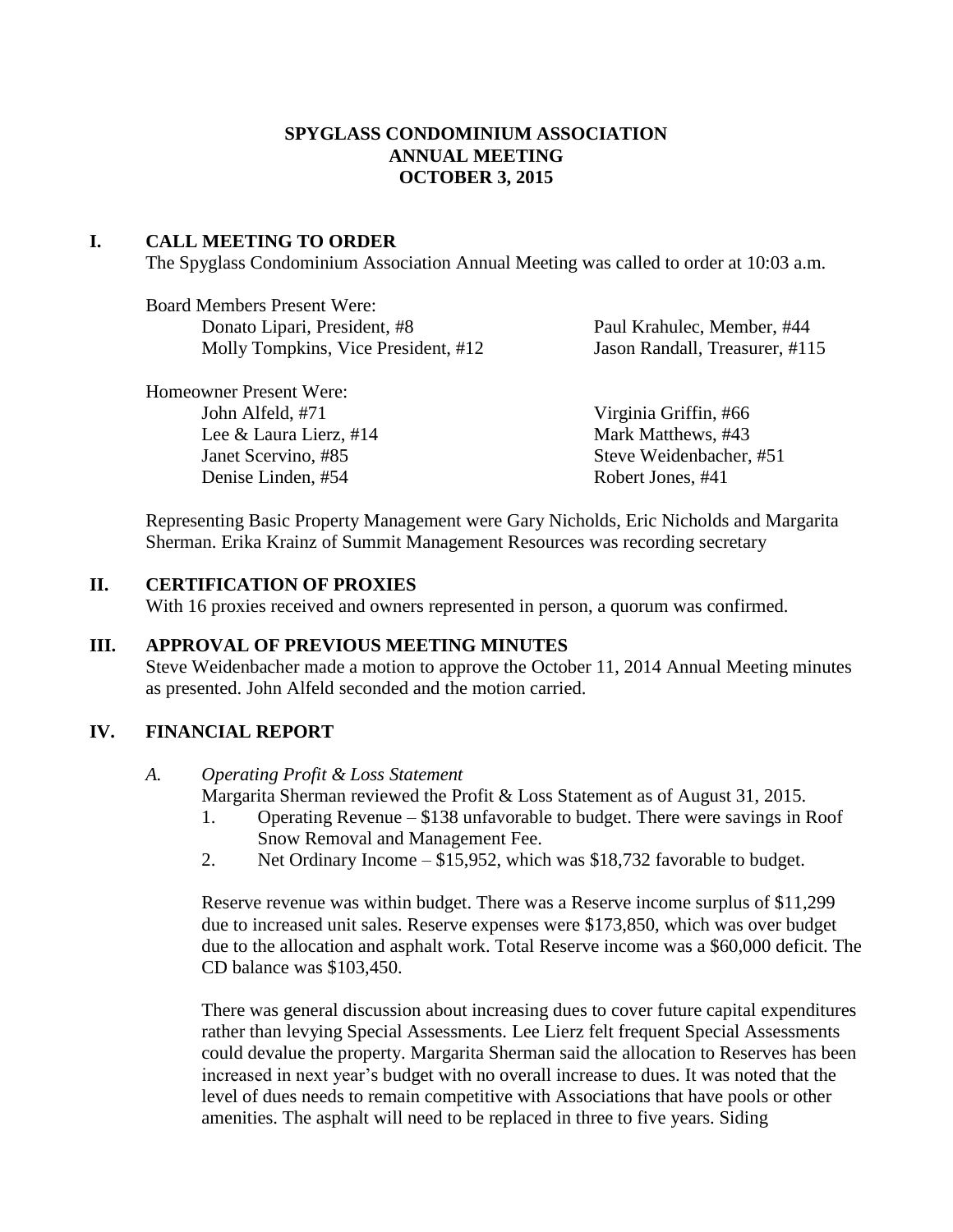replacement is projected in 2025 but will be reassessed. Margarita was asked to calculate how much the dues increase would have to be to avoid a Special Assessment for the asphalt project.

John Alfeld made a motion to approve the Financial Report. Mark Matthews seconded and the motion carried.

*B. Balance Sheet*

The Balance Sheet as of August 31, 2015 reflected an Operating balance of \$80,800 and a Reserve balance of \$138,500.

# **V. PRESIDENT'S REPORT**

Donato Lipari thanked the owners for attending the meeting. He reviewed the following items:

- 1. The roofing and painting project has been completed. There are still some punchlist items to be addressed.
- 2. About 20 owners participated at the Owner Work Day. The work completed by the participants saved the Association about \$1,300 in labor and cost the Association about \$900 in materials.
- 3. There are no current plans to increase dues for next year but the Board will review the financial situation in light of the asphalt project.
- 4. Four units sold to date this year, providing transfer fee income.
- 5. The water meters will be replaced by the Buffalo Mountain Metro District at no cost to the owners.
- 6. The snow removal contractor from last year cannot provide service this winter. The Board is reviewing bids from three other contractors. Owners were invited to assist with manual snow removal to help reduce costs. Owners were reminded to shovel their decks to avoid problems with snow weight and dripping.

# **VI. BASIC PROPERTY MANAGEMENT REPORT**

Gary Nicholds provided a written report of projects. He reviewed the following:

- 1. The size of the recycling dumpster was reduced. Starting in January, Timberline will be able to accept glass in the single-stream recycling. Until then, glass should not be put in the recycling bin. Gary will provide more information in an email blast. He noted that the Summit County Landfill is now accepting a number of items including electronics and paint at no fee for Summit County residents.
- 2. Owners were reminded not to leave trash outside of the dumpster. The Fish and Game Department has the authority to issue a warning, fine the Association and ultimately mandate removal of the dumpster if the Association does not keep trash secured.
- 3. Residents were reminded not to speed when driving through the complex. There are numerous children in the area. Owners were encouraged to call management to report violations.
- 4. There are some owners who repeatedly park in the guest parking spots. Gary monitors parking on a regular basis. There is a fining structure that will be implemented as appropriate. There was general discussion about how strictly the policy should be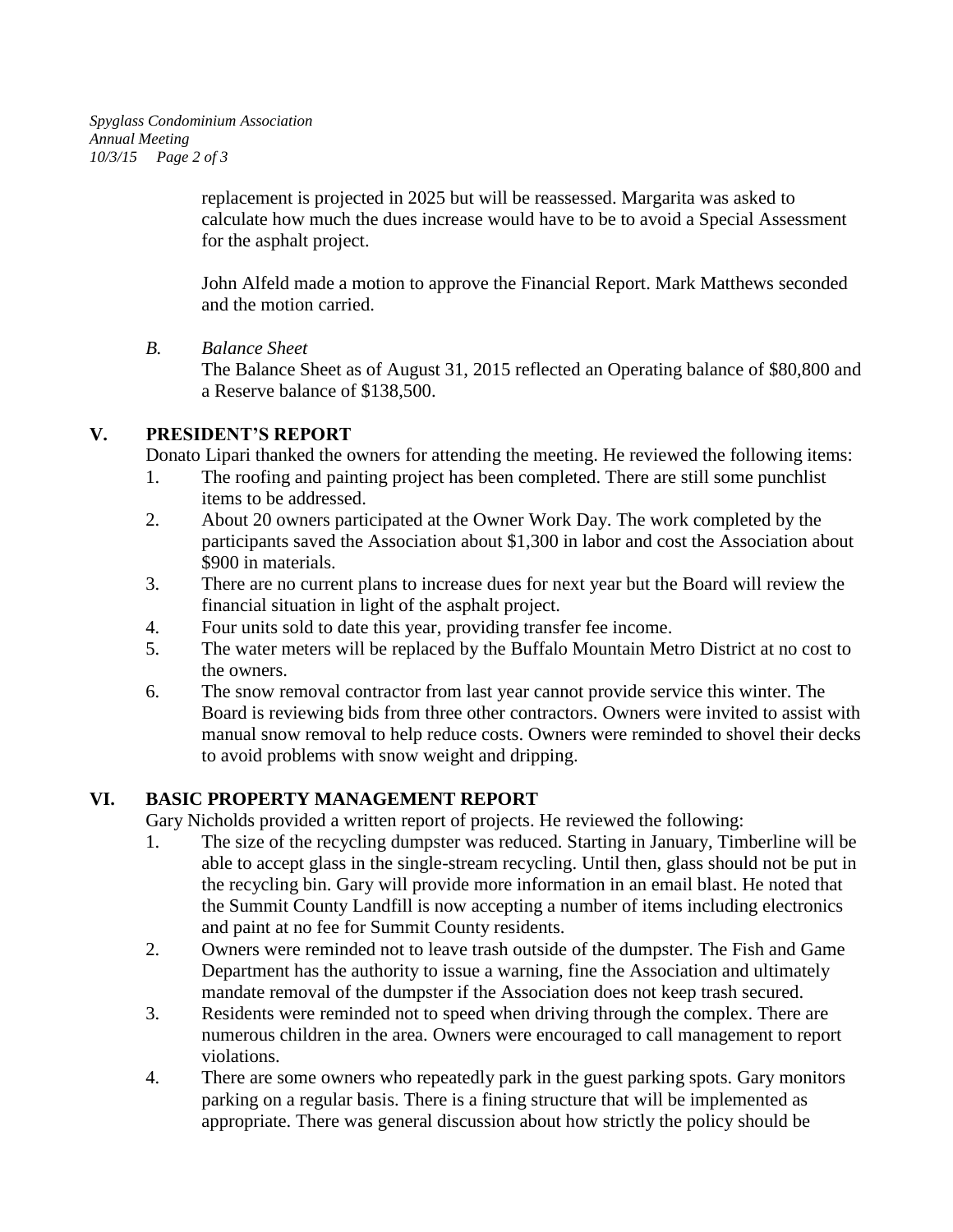*Spyglass Condominium Association Annual Meeting 10/3/15 Page 3 of 3*

> enforced. It was noted that owners can use the guest parking in certain situations, just not habitually. Molly Tompkins said that the Board is looking at options to create more parking. Owners are responsible for informing their renters about the parking rules. Owners were encouraged to provide feedback to the Board.

Lee Lierz said Wildernest used to provide regular unit inspections. Gary Nicholds said inspections were not part of the management contract but he could provide this service upon request at individual owner expense.

### **VII. 2016 BUDGET RATIFICATION**

Lee Lierz made a motion to ratify the 2016 Budget as presented. Steve Weidenbacher seconded and the motion carried.

### **VIII. ELECTION OF DIRECTORS**

The terms of Josh Shramo and Donato Lipari expired this year. Laura Lierz self-nominated from the floor. Donato Lipari was willing to run again. There were no other nominations from the floor and Steve Weidenbacher made a motion to elect the two candidates by acclamation. Mark Matthews seconded and the motion carried.

### **IX. OWNER OPEN FORUM**

Lee Lierz commented that the financials and Reserve Study should be posted on the website. Gary Nicholds was asked to have this information posted on the website with password protection. The website address is [www.spyglasstownhomes.org.](http://www.spyglasstownhomes.org/)

Laura Lierz requested more advance notice for major projects such as deck painting. Notices posted on doors should also be removed after projects have been completed.

Lee Lierz said no notice was sent this year about the remaining \$800 due this year for the Special Assessment. Gary Nicholds will send an email reminder to owners who have not yet paid. The full balance is due by the end of the year.

Janet Scervino requested addition of a step stool by the dumpster to facilitate access. Gary Nicholds suggested keeping a 3' stick by the dumpster to prop open the lid.

## **X. SET NEXT MEETING DATE**

The next Annual Meeting will be Saturday, October 8, 2016 at 10:00 a.m.

## **XI. ADJOURNMENT**

Steve Weidenbacher made a motion to adjourn at 11:35 a.m. Lee Lierz seconded and the motion carried.